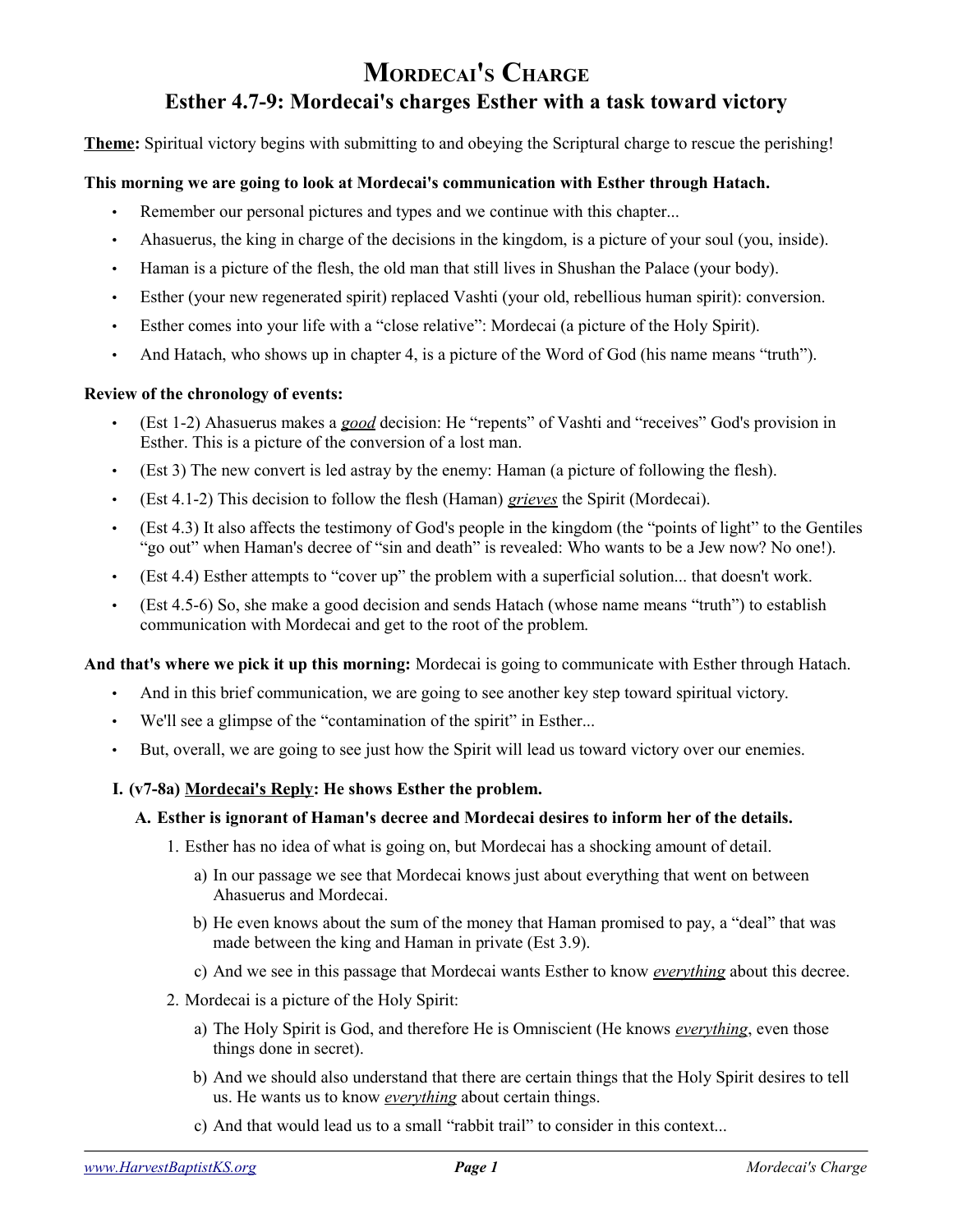#### **B. (John 14.26) The Spirit will teach you "all things" that the Lord wants to communicate to you.**

- 1. He will *not* teach you "all things" (every little detail of life, love, and happiness).
- 2. There are many things that God desires for you to know, and He wants you to know them *in detail*.
	- a) To this end, He has given you His revealed Word in the words of truth: Scripture.
	- b) Many refer to this as "God's revealed *will*" for mankind. You can read about "God's will for your life" in the Bible, and you can read about His will in great detail.
- 3. However, there are many more things in life that God will probably "remain silent" on.
	- a) We could call this the "*plan* of God" for your life—the details of your life's decisions.
	- b) What kind of car should you buy? Where should you live? Should you buy a house or rent? What kind of job should you get? Whom should you marry? What should you name your pet fish? Should you go to this church... that church... or another church...?
	- c) These are things that occupy a lot of our prayer time because they are the details of our lives that are very important to us. Therefore, it's also very important to understand that God will probably *not* give you detailed instruction and about what *exactly* you are to do.
		- (1) He has given you His Word (the Bible) and in it you will find precepts, prohibitions, principles, and patterns you can follow.
			- (a) Example: The Bible says you are not to marry a lost person (that slims down the playing field a little bit). That's a "prohibition."
			- (b) Example: The Bible contains principles that would discourage owning a casino.
			- (c) But the Bible is not going to tell you: "*Marry big Bertha and be a fireman*." And you should not expect the Holy Spirit to do so! That's *not* how the Bible says God works in our lives today—how God "speaks" to us today.
		- (2) (Luke 19.11-27) The Parable of the Ten Pounds is how God works in our lives today.
			- (a) (v13) God has given us all the same resources: One pound for each of the ten servants.
			- (b) (v13b) And He expects each of us to use those resources until He comes back for us.
			- (c) (v15) Until the Lord comes back to judge you for what you have done with what He gave you, you get to *chose* what you do.
				- i) The Bible (the words of the Lord), obviously, serves as a guide.
				- ii) Life circumstances will also serve as a guide.
					- I knew God did not want me in Colombia as a missionary. How? We could not get a visa and the government told us to leave! Easy!
					- I knew God wanted us to move back to the Kansas City area. How? It was the only place I had family that would take me in when KCBT cut our support (I had nowhere else to go!). Again: Easy!
				- iii) But, there are times when it's not that easy: God did not "tell me" to marry Sue.
					- The Bible served as a guide in giving me a description of a godly woman.
					- But there was no voice from heaven, no vision, no dream.
					- Ultimately, why did I marry her? Because I wanted to. It was my choice.
			- (d) So, don't get all hung up and stagnated because God is not "telling you" exactly what to do in every detail of your life!
				- i) Follow the Bible. Pay attention to circumstances. And do what you want to do!
				- ii) Based on what you know from Scripture, taking into account your life's circumstances, choose what you want to do with what the Lord gave you!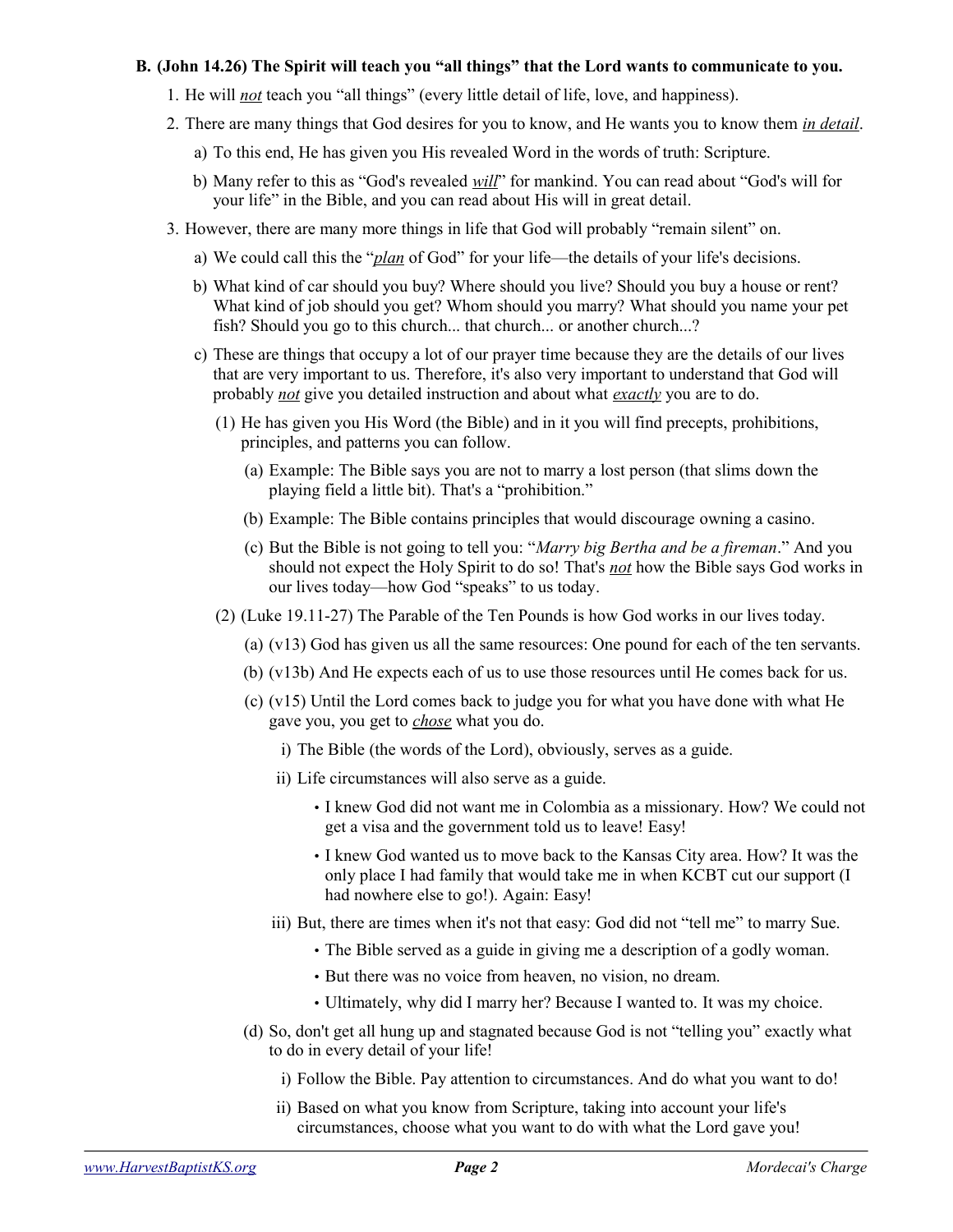- d) Do not think that this is "Biblical Deism."
	- (1) *Deism* teaches that God just "wound up" the universe, set it in motion, and then left.
	- (2) Deism teaches that God is *transcendent* (beyond, outside creation), but it fails in that it does not teach (as does the Bible) that God is *immanent* (He is personally involved in every area of your life).
		- (a) God is transcendent: Isaiah 55.8-9.
		- (b) God is immanent: Matthew 10.29-31 (He is involved in even the most insignificant details of your life: the number of hairs on your head).
	- (3) We are not talking about "Deism." We are talking about how God has chosen to lead us and guide us in our daily affairs today, during the Church Age.
		- (a) He guides us, principally, through the *Scripture*.
			- i) It's precepts tell us what to do.
			- ii) It's prohibitions tell us what not to do.
			- iii) It's principles give us guidelines for decisions we have to make where there are not specific precepts or prohibitions.
			- iv) It's patterns shows us examples of how to put into practice the precepts and prohibitions, and live according to the principles.
		- (b) And then, at times, God will use the *circumstances* of life to "open doors" or "close doors."
		- (c) But we should *never* think that God has some predetermined plan for our lives, and if we miss some aspect of that plan, then we are derailed forever.
			- i) He has given us the ability and the responsibility as stewards to *choose*.
			- ii) So, know your Bible, pay attention to your life's circumstances, and choose wisely.
			- iii) And if you mess up... that's okay, too!
				- Romans 8.28 says that even our bad decisions can be used by God for our good and His glory.
				- We just need to love God (manifested in keeping His commandments; John 14.15, 21, 23-24) and follow the His call in our lives according to His purpose.
	- (4) I would strongly suggest you listen to Phil Johnson's sermon on "Providence" from the Strange Fire conference held this last year (2013). **Title:** "Providence Is Remarkable"

# **C. [Summary: v7-8a] Mordecai's Reply: He shows Esther the problem... and he does so** *in detail***.**

- 1. And when it comes to our carnality (decisions to follow the flesh), the Holy Spirit will do the same.
- 2. Just like Mordecai communicated *in detail* about Ahasuerus's decision to put Haman in charge, and Haman's decree of "sin and death," the Holy Spirit will communicate with us *in detail* about our bad decisions to follow the desires of our flesh.
	- a) If you have some nagging "gut feeling" that something is wrong, get in the Bible! Seek the Holy Spirit's communication through the "word of truth" (Hatach), and pray.
	- b) If there is something wrong (a decision to follow the flesh, sin, etc.), the Spirit will declare that to you in great detail (with specificity), and He will do that through "Hatach" (truth).
	- c) It's the devil that gives us that general "feeling" of guilt without a specific knowledge of what exactly is wrong. And we should never let that side-line us.
	- d) If you got the "feeling," get in the Bible! Pray! Seek the Holy Spirit's communication. And if you still get nothing, chalk up the "feeling" to the enemy and get on with life and ministry.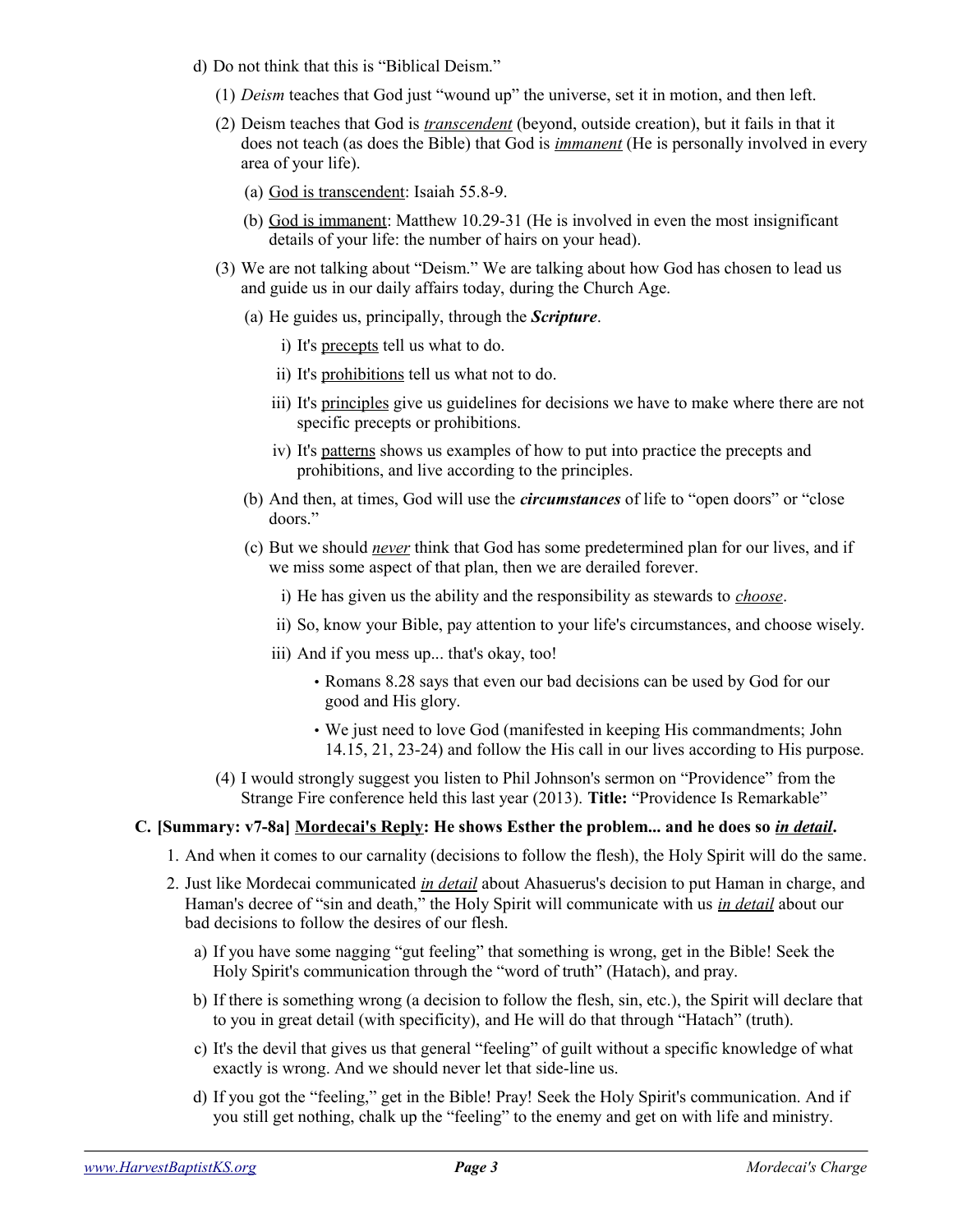## **II. (v8b) Mordecai's Charge: He shows Esther the solution**

• After Mordecai informs Esther of the problem (Haman's decree), he tells her what to do about it...

# **A. Mordecai gives Hatach three "to's...":**

- 1. **"...***to shew***...":** Mordecai sends a copy of the decree with Hatach to show it to Esther so she understands the *seriousness* of this situation. It is a decree of *death* for thousands!
- 2. **"...***to declare***...":** Mordecai sends Hatach to declare the same thing he is to show her. Esther needs to know everything that has transpired between Ahasuerus and Haman (the king's decision started this and so, ultimately, the king is the one that can fix it).
- 3. **"...***to charge***...":** Mordecai sends a "charge" to Esther through Hatach (the truth). The solution to the problem of Haman begins with a *task* (a *mission*) given to Esther by Mordecai through Hatach.

# **B. The Holy Spirit will communicate through the Truth to us in the very same way...**

- 1. **"...***to shew***...":** The Holy Spirit will use the Bible to show us the *seriousness* of the situation in the kingdom (people all around us are dying *eternally* because of Haman's decree of sin and death!).
- 2. **"...***to declare***...":** The Holy Spirit, through the Bible (if we will spend time in it, *paying attention* to its words), will declare unto us in great detail what has transpired between us (the soul) and our old man (bad decisions to follow the flesh).
- 3. **"...***to charge***...":** The Holy Spirit will also, through the Bible, charge us with a *task* (a *mission*) that is another essential step toward true spiritual victory.

# **C. The "charge" is not a suggestion. The "charge" is a requirement—an order.**

- 1. Mordecai is not asking Esther for a favor. Mordecai is "charging" her to *do* something specific.
- 2. The Holy Spirit has not asked us to do Him a favor... He has *charged* us with a *responsibility*.
	- a) A lot of Christians say they want spiritual victory... A lot of Christians say they want to live the "abundant" life that Christ promised.
	- b) But, most Christians today think the "Great Commission" is a topic only for a missions conference. That's something those "missionaries" do... not us.
	- c) (2Cor 5.18-19) Through Hatach (the words of truth; Scripture), the Holy Spirit has *charged* us with a task—a mission. It's a "rescue mission": Seek and save the lost through evangelism!
		- (1) This is not an option. This is not a "favor" God is asking us to do for Him if we have time.
		- (2) This a charge, a requirement, an order. It is a task and a mission that God has entrusted to us, and He expects all of us to do what He has charged us to do.

#### **D. The "charge" is an essential step toward victory.**

- 1. (v14) If Esther wants to participate in the victory God has for His people, she *has* to follow Mordecai and be faithful to his charge (she has to complete the task, fulfill the mission).
	- And the same is true for us: There is *no* spiritual victory without being faithful in our charge.
- 2. And here we see another aspect of the "filthiness of the spirit" that hinders us:
	- a) This "charge" has nothing to do with what Esther wants or feels. This charge comes directly to her as a command from Mordecai through Hatach.
	- b) (v10-12) Esther does not want to do it.
		- (1) She is afraid. She is intimidated. She is uncomfortable with being "intentional" in the task of interceding and laboring to save the people condemned to death by Haman.
		- (2) She doesn't want the responsibility. She doesn't want the risk. She doesn't want the sacrifice. She would prefer that someone else do it.
		- (3) But, does what *she* wants have *any*thing to do with what Mordecai said? No.